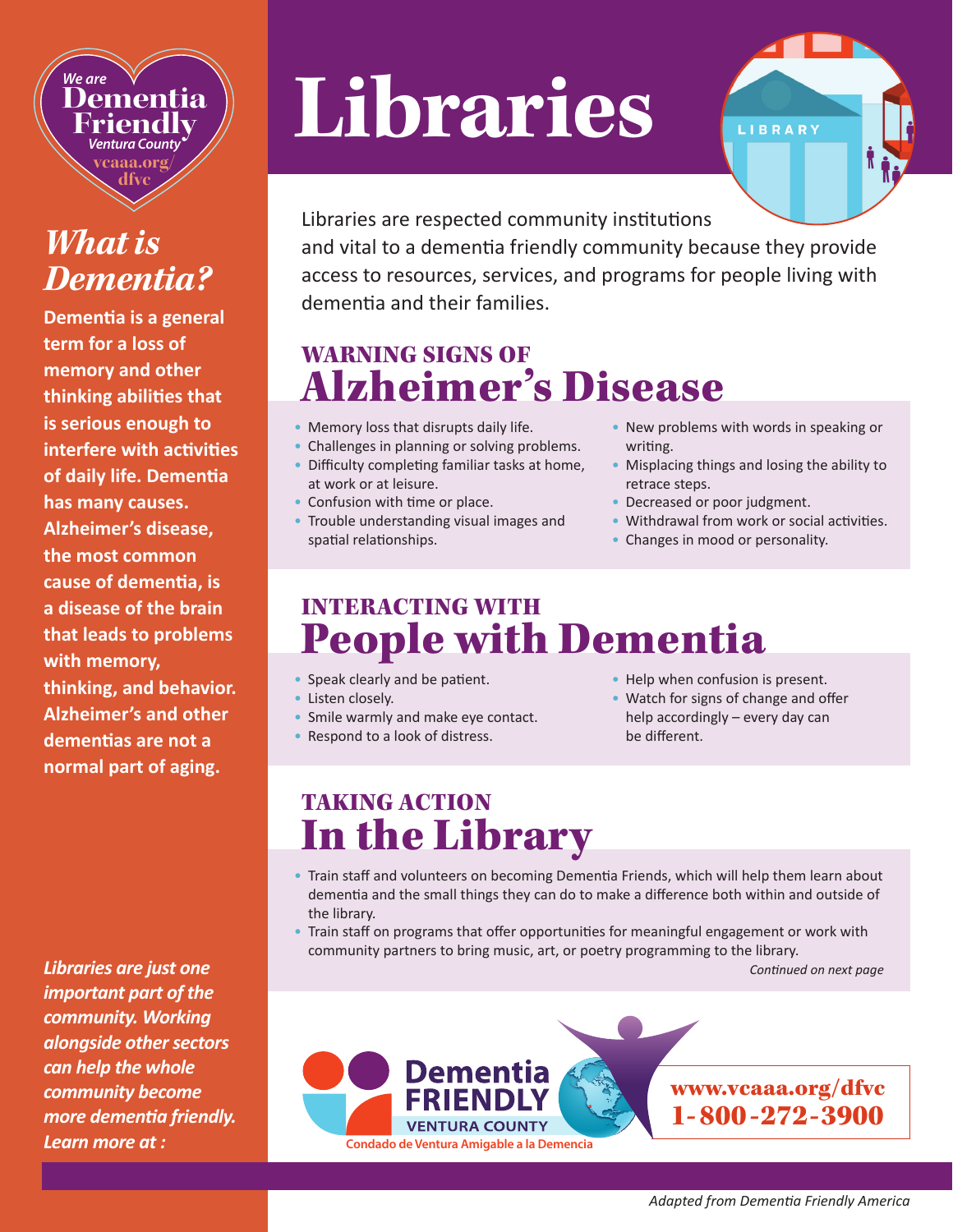| <b>Taking Action</b><br>in the Library<br>Continued                                         | • Offer library materials helpful for caregivers of people with dementia, but also materials that<br>can engage and stimulate peop le living with the disease, including:<br>Both adult and children's collections<br>- Nonfiction books on an array of topics<br>- Short fiction (such as folktales, myths, and excerpts from full length books) and poetry<br>- Books that are highly illustrated with color photographs. Popular subjects can include<br>animals, flowers, fashion, countries, old cars, etc.<br>- Books for reading aloud. The text should be short and have a simple story line.<br>- Local history and biographies of famous persons written in an easy-to-understand<br>style/format.<br>Audio books in both CD and downloadable format (e.g., OneClickDigital or OverDrive)<br>• Magazines in both paper and downloadable format (e.g., zinio)<br>Music in both CD and downloadable format (e.g., freegal)<br>■ Videos in both DVD and downloadable format (e.g., indieflix or OverDrive)<br>. Make sure that the needs and interests of all ethnic and cultural communities are considered<br>when planning how you will serve persons with dementia. This means selecting library mate-<br>rials that reflect the history and experience of diverse groups and having a variety of media<br>available to accommodate language barriers.<br>• Offer individual appointments to the person and their care partner to help them choose ma-<br>terials that interest them. Keep their current abilities in mind and be respectful of their dignity<br>and personhood.<br>. Display Alzheimer's-disease-related books for people living with dementia, family caregivers<br>and youth during National Alzheimer's Disease Awareness Month and National Family Caregiver<br>Month (November).<br>• Create memory boxes or reminiscence kits for patrons to check out. The boxes or kits are<br>theme defined and may contain childhood toys, board games, crafts from previous decades and<br>local memorabilia.<br>• Have a take-home resource bag of materials appropriate for people living with dementia and<br>for family caregivers. The bag for someone living with dementia may include adult or children's<br>non-fiction books on a themed topic with colorful photographs, activity books, music CD and<br>exercise DVD. The bag for family caregivers may include books to support and educate the<br>family caregiver, a relaxation CD, and educational DVD on the disease. |
|---------------------------------------------------------------------------------------------|--------------------------------------------------------------------------------------------------------------------------------------------------------------------------------------------------------------------------------------------------------------------------------------------------------------------------------------------------------------------------------------------------------------------------------------------------------------------------------------------------------------------------------------------------------------------------------------------------------------------------------------------------------------------------------------------------------------------------------------------------------------------------------------------------------------------------------------------------------------------------------------------------------------------------------------------------------------------------------------------------------------------------------------------------------------------------------------------------------------------------------------------------------------------------------------------------------------------------------------------------------------------------------------------------------------------------------------------------------------------------------------------------------------------------------------------------------------------------------------------------------------------------------------------------------------------------------------------------------------------------------------------------------------------------------------------------------------------------------------------------------------------------------------------------------------------------------------------------------------------------------------------------------------------------------------------------------------------------------------------------------------------------------------------------------------------------------------------------------------------------------------------------------------------------------------------------------------------------------------------------------------------------------------------------------------------------------------------------------------------------------------------------------------------------------------------------------------------------------------------------------------|
| <b>Hosting Programs</b><br>in the Library                                                   | . Be a site for educational programs on dementia, Alzheimer's disease and brain health.<br>• Offer educational programming for persons who are caregivers of those with dementia.<br>• Be a site for support groups for people living with dementia and family caregivers.<br>· Organize and offer a book club or create a book club kit. Include an Alzheimer's-disease-related<br>book, study group questions and a flyer listing community resources.<br>• Consider hosting a Memory Café at the library.                                                                                                                                                                                                                                                                                                                                                                                                                                                                                                                                                                                                                                                                                                                                                                                                                                                                                                                                                                                                                                                                                                                                                                                                                                                                                                                                                                                                                                                                                                                                                                                                                                                                                                                                                                                                                                                                                                                                                                                                 |
| <b>Taking Library</b><br><b>Services and</b><br><b>Materials to the</b><br><b>Community</b> | • Offer to bring programs using library materials to senior living communities and adult day settings<br>in your area. One example of such a program is the "Tales and Travel Memories" program, which<br>is an imaginary excursion to a destination around the globe. The program takes participants with<br>early- and mid-stage dementia on an "excursion," using readings, folk tales, pictures, and music<br>resources to immerse them in the place. Learn more: http:// talesandtravelmemories.com.<br>• Offer a one-person "bookmobile" and take a selection of books to senior living communities.<br>• Provide a read-a-loud program in congregate living and adult day settings.<br>. Deliver library materials carefully chosen to meet their interests and abilities to homebound<br>patrons.<br>• Offer a mobile library service.                                                                                                                                                                                                                                                                                                                                                                                                                                                                                                                                                                                                                                                                                                                                                                                                                                                                                                                                                                                                                                                                                                                                                                                                                                                                                                                                                                                                                                                                                                                                                                                                                                                               |